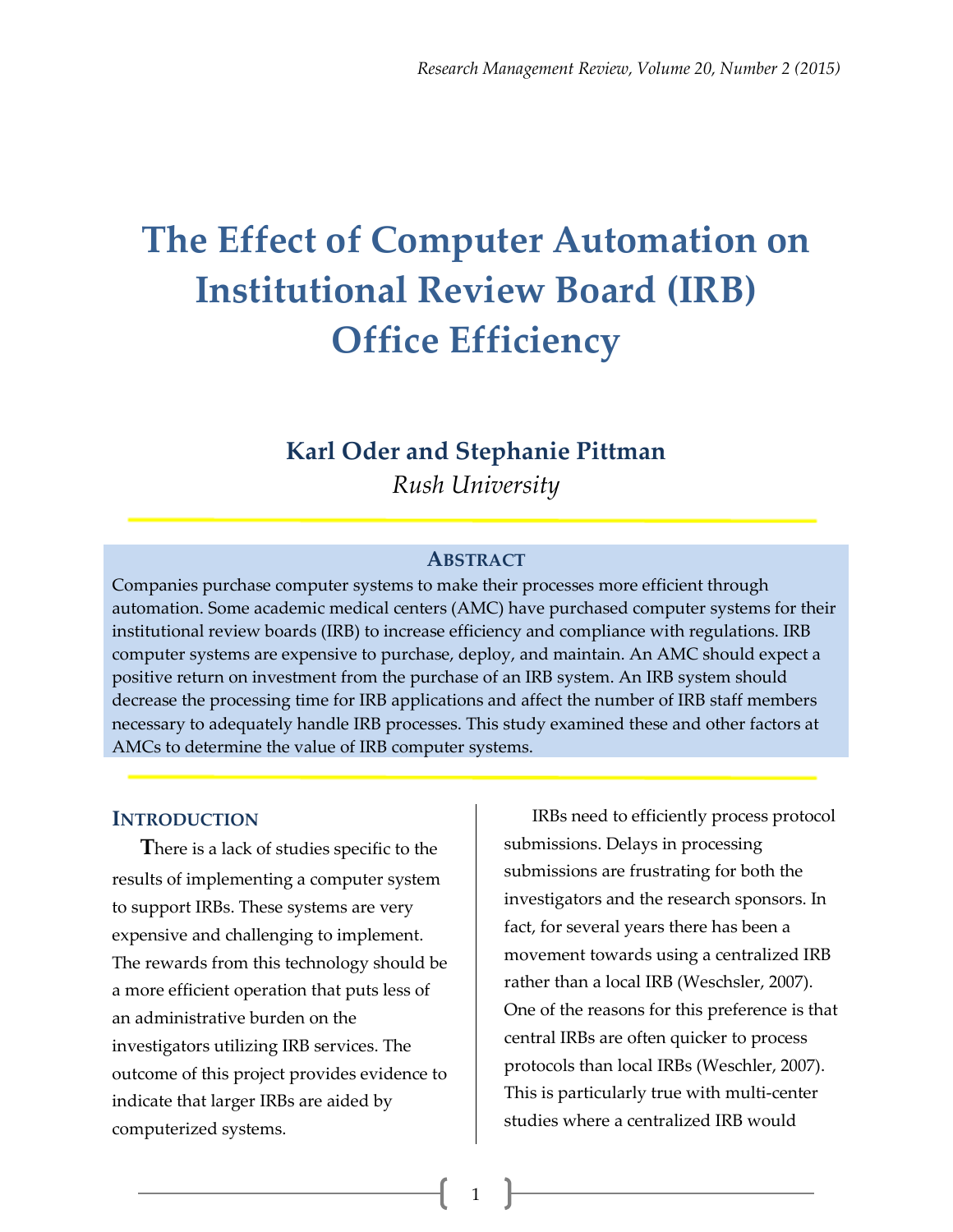provide a single, more efficient review rather than multiple reviews by each local IRB associated with the project (Food and Drug Administration, 2011). A study conducted by Whitney et al. (2008) included a survey of principal investigators' (PI) views towards IRBs. Both negative and positive responses towards the IRB system were offered by the PIs. The negative responses portrayed the IRB process as a research burden—investigators perceived IRB processing of research protocols as being slow and inefficient. Andrews et al. (2012) described how a local IRB can be made more efficient without adding additional cost by workflow redesign. This workflow redesign was done without adding computer systems that undoubtedly would have increased the cost.

Computerized systems have been implemented in many industries in order to increase efficiency and eliminate process bottlenecks that can lead to employee or customer dissatisfaction. A few papers have outlined the success of implementing systems in research institutions to help track budgets and increase the productivity of the research administrative offices. The Medical University of South Carolina (MUSC) effectively implemented a webbased budgeting system (Glenn & Sampson, 2011). The Mayo Clinic increased the quality of the services offered by its research administration offices by implementing a new pre-award and IRB system (Smith & Gronseth, 2011). A study from the Imperial

College of London described the implementation of both a pre-award and post-award system (Rutherford & Langley, 2007). All of these papers offer insights into the implementation of computer research administrative systems at a single institution. They all cite benefits of the new systems but are only focused on a "case study" regarding a particular institution's implementation of computerized systems. The studies lack the presentation of data from multiple institutions that supports the cost of purchasing and implementing new systems. Our study presents productivity data from multiple institutions that were used to inform the decision to acquire and implement an IRB computer system.

The *2012 Metrics on Human Research Protection Program Performance* report issued by the Association for the Accreditation of Human Research Protection Programs (AAHRPP) indicated that 90% of AAHRPPaccredited institutions reported using a database to track IRB protocols, while only 40% of accredited institutions reported using an online system for the actual IRB review functions (AAHRPP, 2013). Additionally, the AAHRPP metrics showed that the "use of computer systems for the distribution of materials has increased consistently since 2009" (p. 15). A caveat to these statistics, however, is that the data come from institutions that meet the high standards for excellence in their Human Research Protection Programs required for AAHRPP accreditation. Therefore, these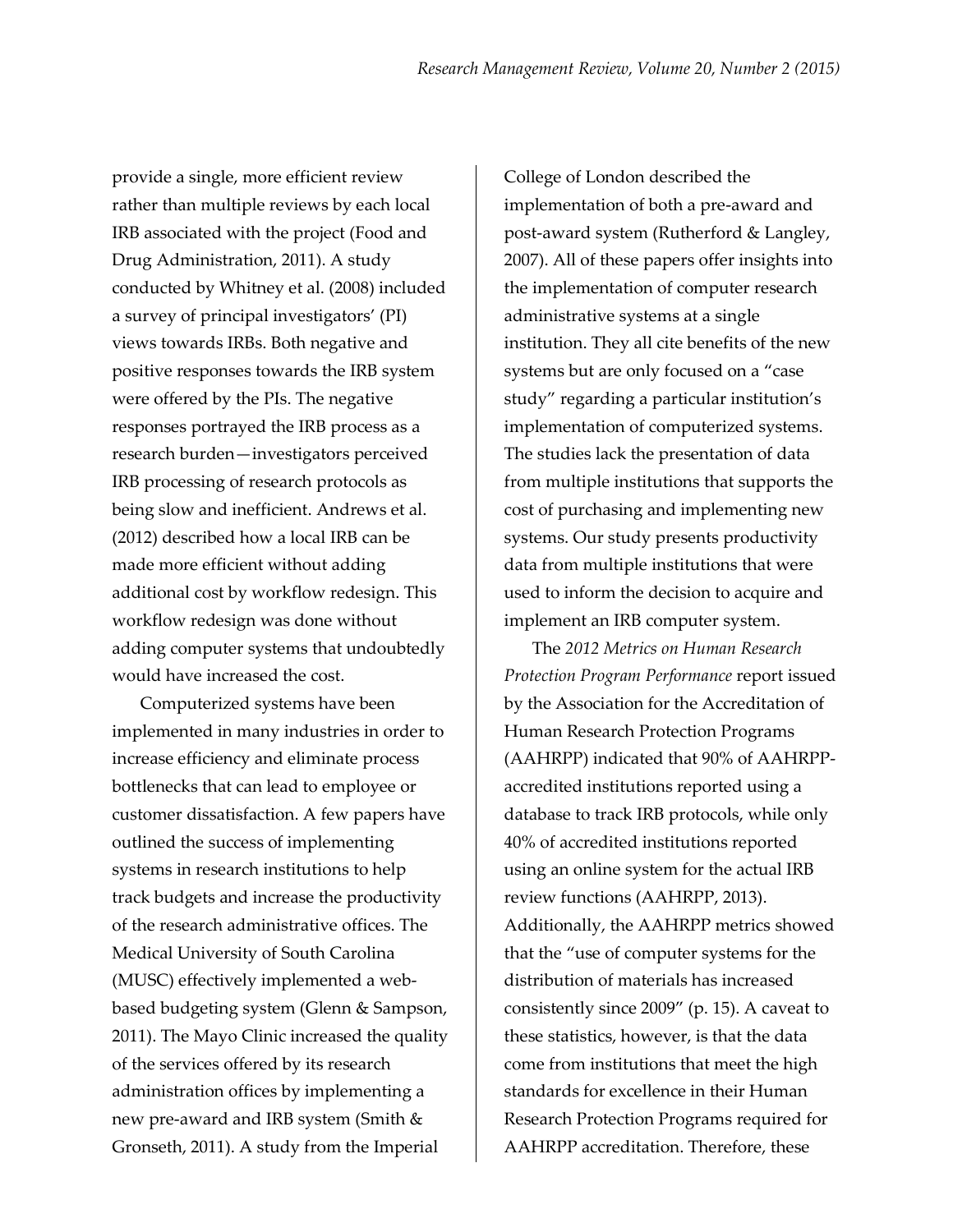data may not be applicable to all IRB programs in academic medical centers.

#### **METHODS**

**T**his study design involved a cross sectional survey. Data were collected via a 12-item survey tool distributed to senior Institutional Review Board (IRB) administrators at institutions belonging to the University Health Consortium (UHC). The UHC is an organization comprised of 120 academic medical centers and 299 of their affiliated hospitals. The UHC mission is to facilitate performance improvement for member institutions. Of the 120 UHCmember AMCs, contact information for a senior IRB administrator was publicly available for 92 institutions. A senior IRB administrator was defined as an individual within the IRB office with a job title equivalent to manager or above. An email was sent to the 92 identified IRB administrators with a letter of introduction and a link to the survey in Google Docs®. Two weeks after the initial contact, a reminder email and link to the survey were sent to the same cohort of identified IRB administrators.

The survey was kept open for a total of four weeks from the initial point of contact to maximize response rates after each of the two contacts. Responses to survey questions were returned anonymously; however, respondents had the option to include contact information at the conclusion of the survey if they wished to receive a copy of the aggregate data as an incentive for participation.

All research activities were reviewed and approved by the Rush University Medical Center Institutional Review Board. **RESULTS**

**T**he data were analyzed for consistency and statistical significance using a standard statistical software package. Two survey responses were removed from the analyzed data set due to inconsistent responses. The two survey responses incorrectly stated or omitted the percentage of studies the organization sent to an external IRB for review. Table 1 provides the overall statistics for the survey, including the 41% response rate.

**Table 1**

**Response Rate for Survey**

| <b>Total Surveys Sent</b>     |          |
|-------------------------------|----------|
| <b>Total Surveys Received</b> | 38       |
| Response Rate                 | 41.30435 |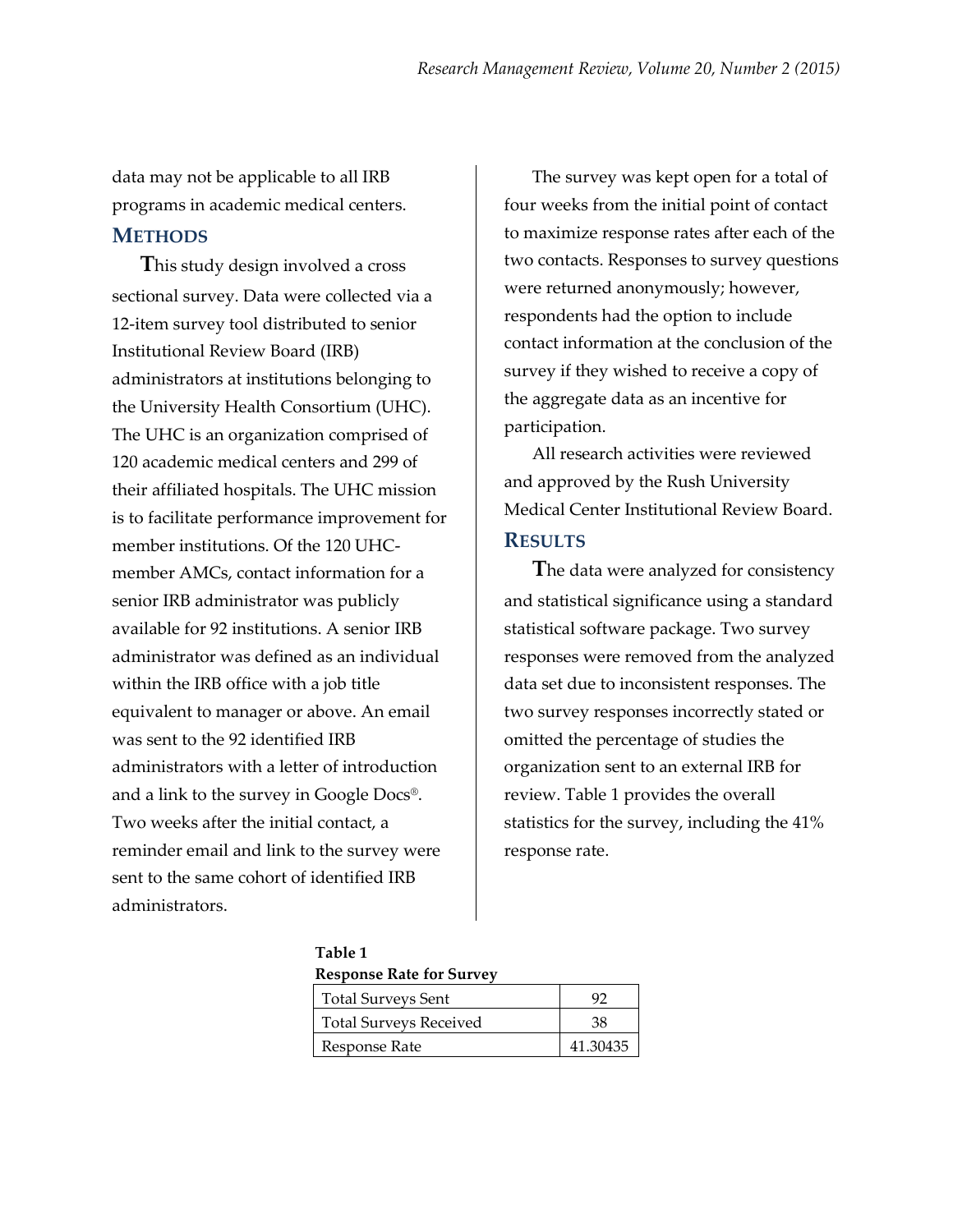Table 2 offers the descriptive statistics for the data collected via the survey. The

vast majority of respondents have computer systems to help automate the IRB process.

#### **Table 2**

**Descriptive Statistics for Survey Responses**

| Variable                                          |     | $N\binom{0}{0}$   |
|---------------------------------------------------|-----|-------------------|
| Computer System for IRB                           | Yes | 29 (76)           |
|                                                   | No  | 9(24)             |
| Institutions with External IRB                    | Yes | 24 (63)           |
|                                                   | No  | 14 (37)           |
| <b>AAHRPP</b> Accreditation                       | Yes | 27(71)            |
|                                                   | No  | 11 (29)           |
|                                                   |     |                   |
| Variable                                          |     | Median (25th      |
|                                                   |     | Percentile, 75th  |
|                                                   |     | Percentile)       |
| Information Services FTE (with computer system)   |     | 1.5(1, 3)         |
| Total Number of Active Studies at the Institution |     | 2100 (1275, 4000) |
| Number of IRBs                                    |     | 4(2, 4.25)        |
| Percent of Studies Sent to External IRB           |     | 5(2, 13.75)       |
|                                                   |     |                   |
| Variable                                          |     | Mean $\pm$ SD     |
| IRB Staff (FTE)                                   |     | $11.64 + -7.07$   |
| Percent Expedited Studies per Institution         |     | $57 + - 18$       |
| Days to Process Expedited Studies                 |     | $22.5 + - 13.5$   |
| Percent of Studies Sent to Full IRB Board Review  |     | 30(24, 40)        |
| Days to Process Full Board Studies                |     | $40.2 + - 20.1$   |

2

#### **Comparison of IRB FTEs vs. IRB Computer Systems**

Figure 1 plots the mean IRB FTEs for organizations with and without a computerized IRB system. A one-way ANOVA was used to compare IRB FTEs for

organizations with  $(12.224 \pm 6.487, n=29)$ and without (9.778  $\pm$  8.871, *n*=9) a computer system. The analysis indicates that there was no difference in the mean number of FTEs in organizations with or without a computer system  $(F<sub>1,36</sub> = 0.819, p=0.372)$ .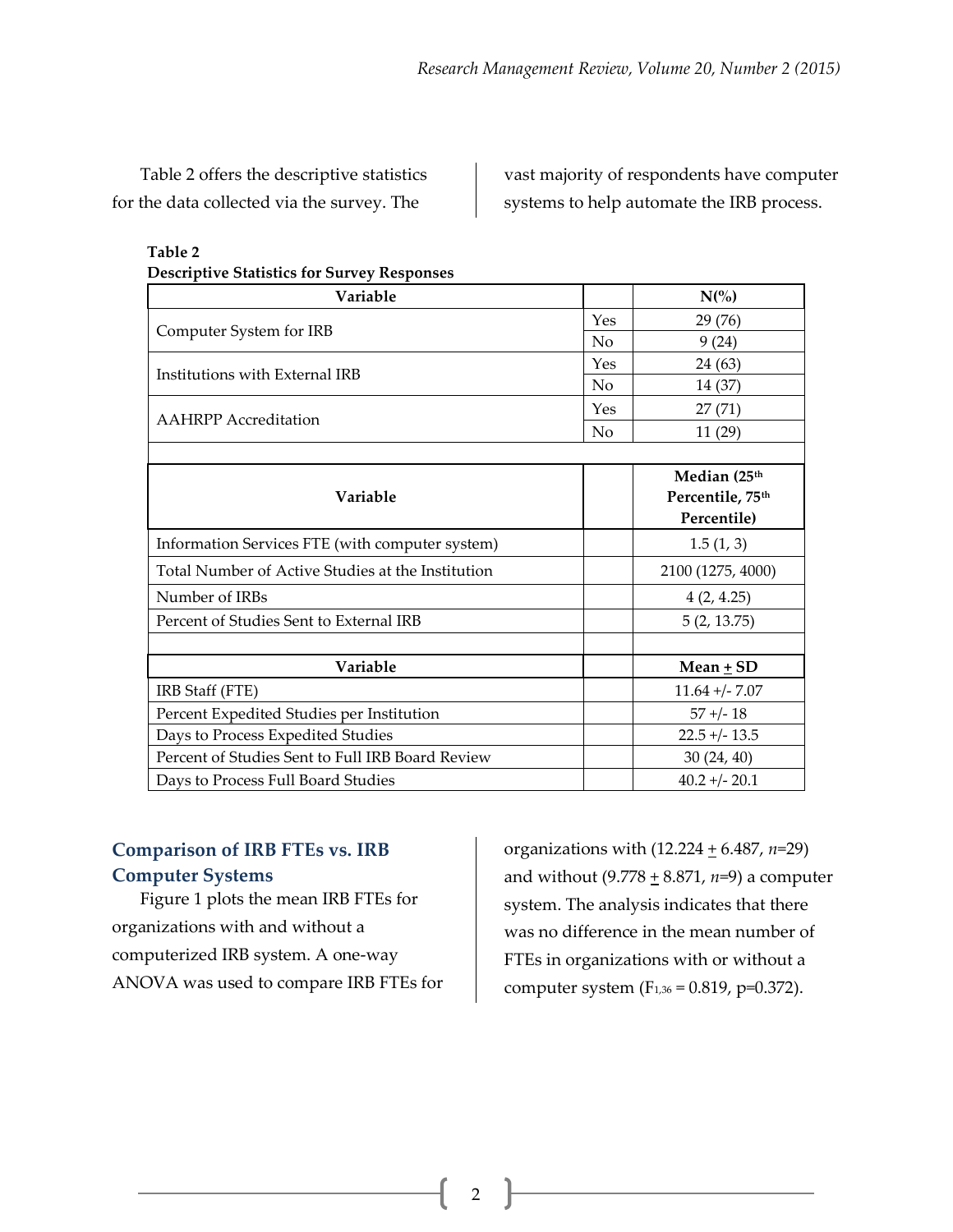

**Figure 1. Number of IRB Full-Time Equivalents (FTE) on Organizations with and without a Computer System**

#### **Comparison of IRB FTEs vs. Number of Studies**

A Spearman's correlation test was conducted on the data (see Figure 2). Test results indicated a statistically significant positive relationship between IRB FTEs and number of studies in this sample ( $r_s = .831$ ,

p<.001). The effect size for this correlation is considered to be large and suggests that the correlation between IRB FTEs and number of studies should be considered by practitioners in developing their staffing model for IRB offices.



**Figure 2. Number of IRB FTEs vs. Number of Annual Studies**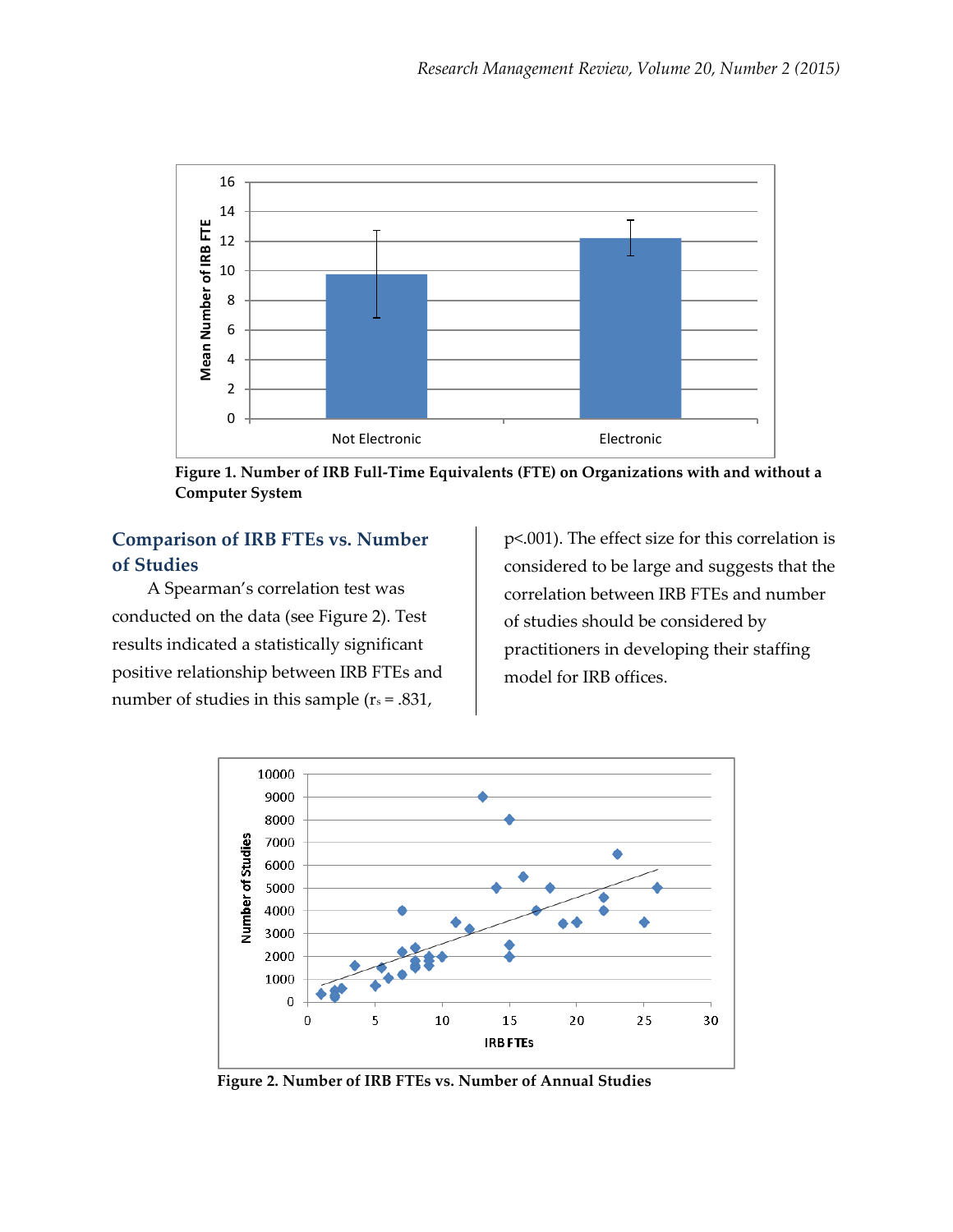## **Comparison of Number of Studies vs. IRB Computer Systems**

Figure 3 depicts the difference in mean number of active studies for IRBs with and without an electronic system. The results of a Mann-Whitney U test (Mann-Whitney U = 89,  $p = 0.154$ ) indicated no difference in the median number of studies for those who reported not having a computer system [1800 (425, 3750), *n*=9] and for those who reported having a computer system [2500 (1600, 4300), *n*=29].



**Figure 3. Mean Number of Studies for Offices with and without a Computer System**

## **Comparison of Number of IRBs vs. IRB Computer Systems**

Figure 4 depicts the difference in mean number of IRBs for institutions with and without an electronic system. The results of a Mann-Whitney U test (Mann-Whitney U =

102.5,  $p = 0.161$ ) indicated no difference in the median number of IRBs for those who reported not having a computer system [3  $(1, 4.5)$ ,  $n=9$ ] and for those who reported having a computer system [4 (2, 4.5), *n*=29].

4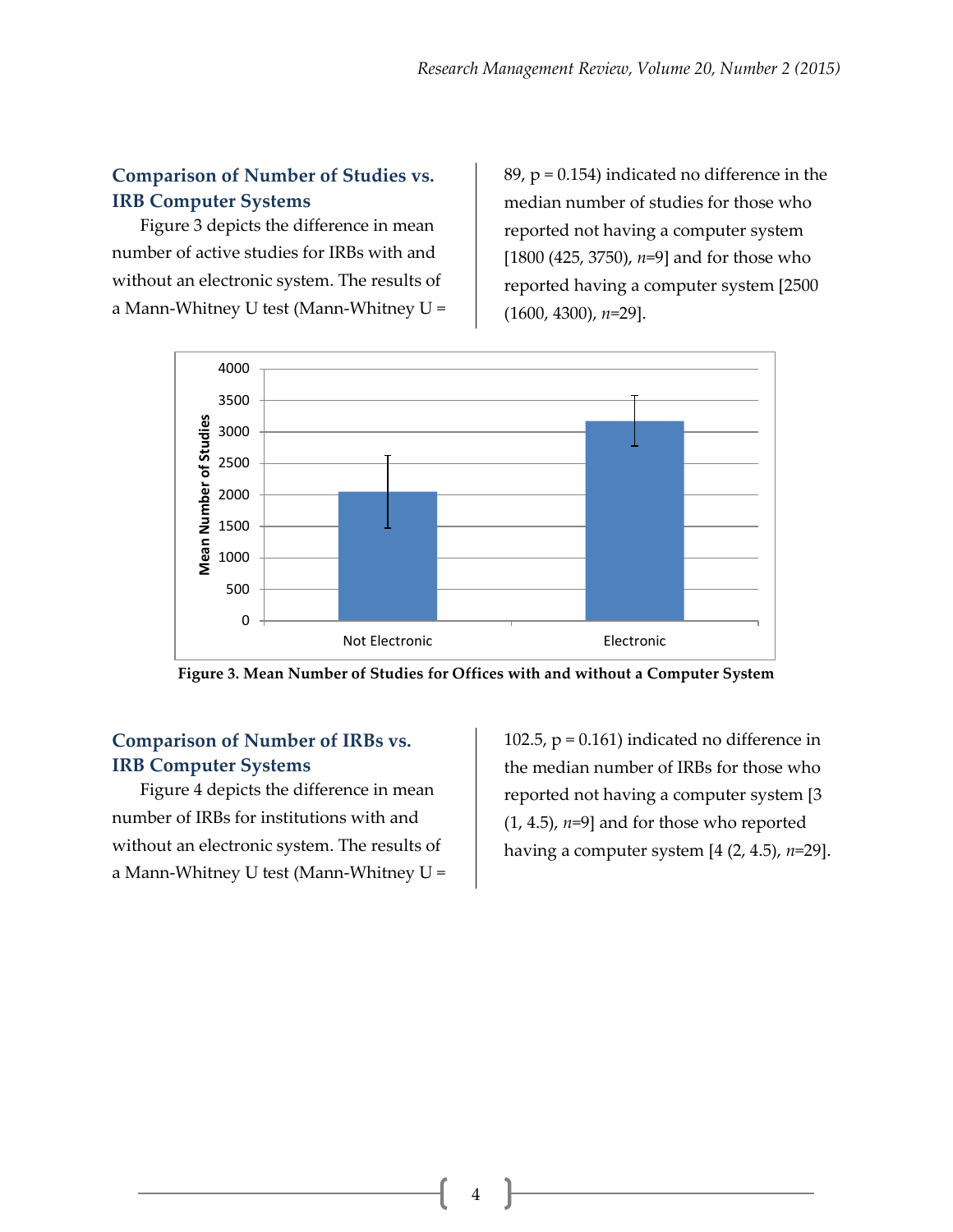

**Figure 4. Mean Number of Studies for Offices with and without a Computer System**

## **Comparison of IRBs Grouped by Number of Studies vs. IRB Computer Systems**

The data were grouped into study categories defined by AAHRPP (see Table 3) (AAHRPP, 2013). A Mann-Whitney test was performed on the categorized data to determine the validity of the alternative hypothesis that an organization with a large number of studies is more likely to have a

computer system. The Mann-Whitney U test (Mann-Whitney U = 77,  $p = 0.0275$ ), determined that there is a statistically significant difference for the categorized data when comparing those IRBs with and without a computer system. Figure 5 graphically depicts the increase in the percentage of computerized IRBs as a function of the number of protocols processed per IRB.

| Number of Study Categories |         |                |  |  |
|----------------------------|---------|----------------|--|--|
|                            |         | $\%$ with      |  |  |
| Number of                  |         | Computer       |  |  |
| <b>Studies</b>             | $N$ (%) | <b>Systems</b> |  |  |
| $1 - 100$                  | 0(0)    |                |  |  |
| 101-500                    | 4(10)   | 25             |  |  |
| $501 - 1,000$              | 3(8)    | 67             |  |  |
| $1,001 - 2,000$            | 11 (29) | 82             |  |  |
| 2,001-4,000                | 11(29)  | 82             |  |  |
| $4,000+$                   | 9 (24)  | 89             |  |  |

**Table 3**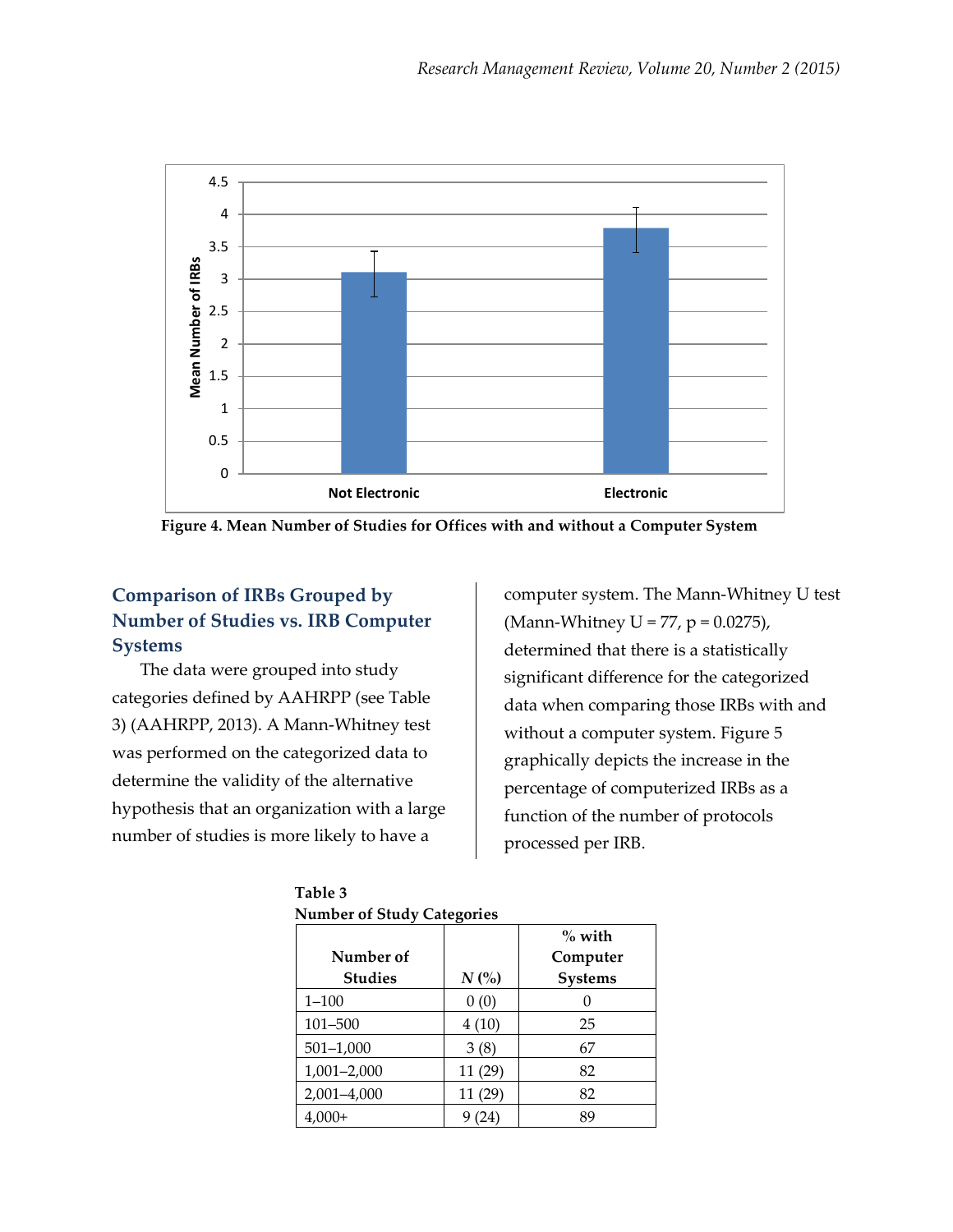

**Figure 5. IRBs Categorized by Protocol Volume vs. the Percent with a Computer System**

## **Comparison of Percent of IRBs with Computer Systems vs. IRBs with AAHRPP Accreditation**

Figure 6 compares the percentage of IRBs with computer systems with those that have AAHRPP accreditation. The chi square analysis for the association between having a computer system (yes, no) and AAHRPP accreditation (true, false) indicated no significant association between having a computer system and AAHRPP accreditation ( $\chi^{2_{(1)}}$  = 1.377, p<.241).



**Figure 6. Percent of IRBs with Computer Systems and Percent of IRBs with AAHRPP Accreditation**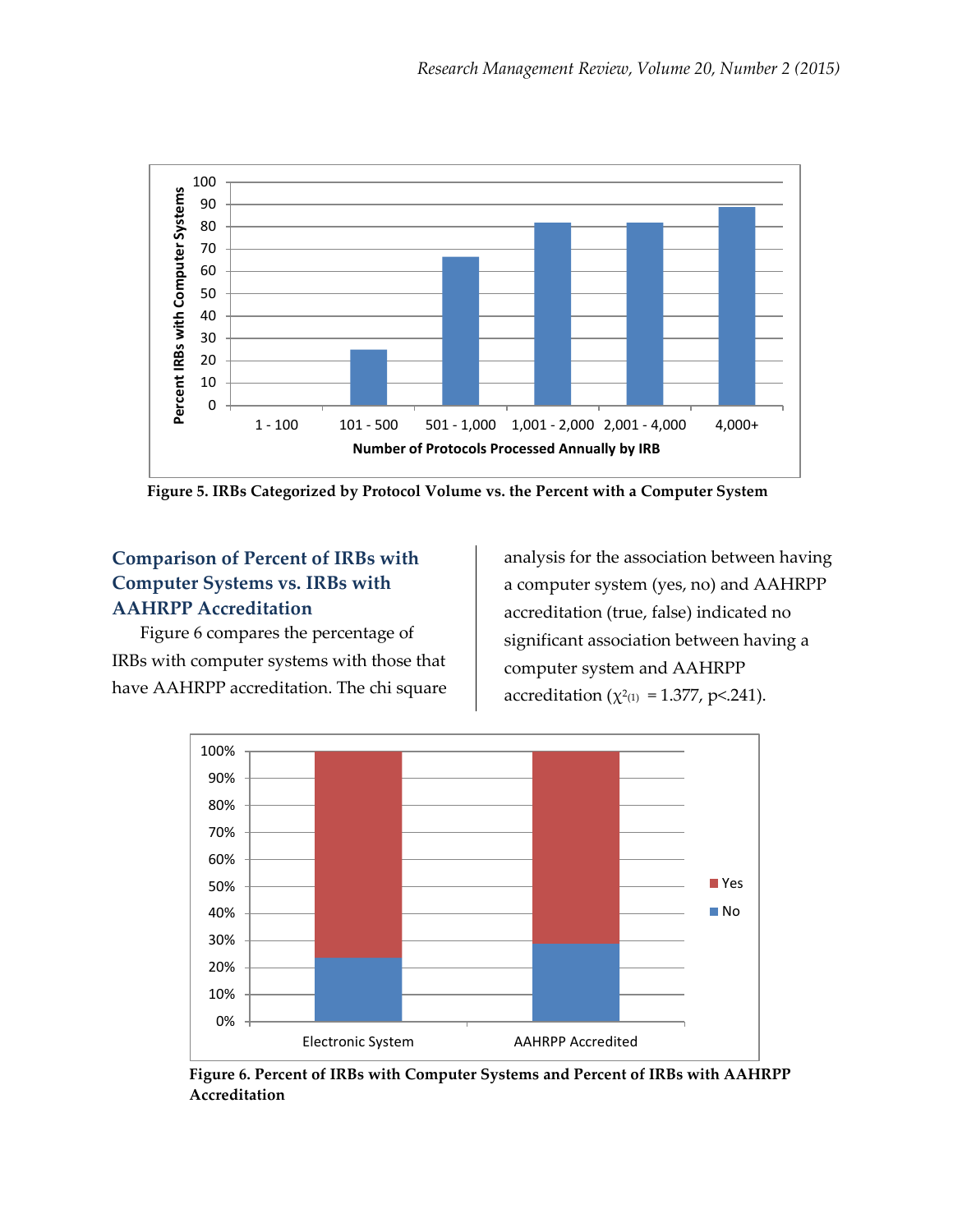### **Comparison of Application Processing Time vs. IRB Computer Systems**

The data were also analyzed to see if the processing time for expedited or full board studies was impacted by the presence of a computer system. The difference in mean processing days for an expedited study (without a computer system,  $23.8 \pm 14.8$ ,  $n=8$ ; and with a computer system, 22.2  $+$ 13.4, *n*=29) was examined. The study data indicated that a computer system does not impact the mean days for an expedited study (independent t $_{35} = 0.289$ , p = 0.775). The difference in mean processing days for a full board study (without a computer system, 43.56 + 24.9, *n*=9, and with a computer system, 39.2 + 18.8, *n*=29) was also examined. The study data similarly indicated that a computer system does not affect the mean days for a full board study (independent t<sub>36</sub> = 0.566, p = 0.575).

#### **DISCUSSION**

**T**he null hypothesis for the study is that there is no difference in the mean number of IRB FTEs for organizations with or without a computer system. The results of the study indicate that the presence of a computer system has no effect on the number of IRB FTE staff members. However, the statistical analysis of the effect of number of studies on IRB FTE count revealed that organizations with more studies have a higher FTE count (see Figure 3).

This study also examined whether the number of studies influenced an

organization's decision to have a computer system. Figure 4 seems to indicate that organizations with more studies are more likely to have a computer system. Unfortunately, the statistical analysis did not support that hypothesis. However, it seemed that the large variation in number of studies [median = 2100 (1275, 4000), *n*=38] and the small sample size caused an issue with this statistical analysis. In order to smooth the variations in the data, the data were put into categories defined by AAHRPP (AAHRPP, 2013). A statistical analysis of these categorized data revealed that the number of studies processed by an IRB was an indicator of whether or not an organization used an IRB computer system. Figure 5 graphically depicts this result. An IRB that processes more studies annually is more likely to have an IRB computer system.

The study results were limited by several factors. Because the survey sample included only IRBs that belong to the University Health System Consortium, the association of the IRB with a UHC hospital may influence the ability of those IRBs to adopt computer systems for processing protocols. Additionally, due to the small sample size from a single membership group, the results may not be indicative of larger IRB office populations.

Therefore, future studies of the impact of computer systems on IRB staffing and efficiency should include a larger, more

3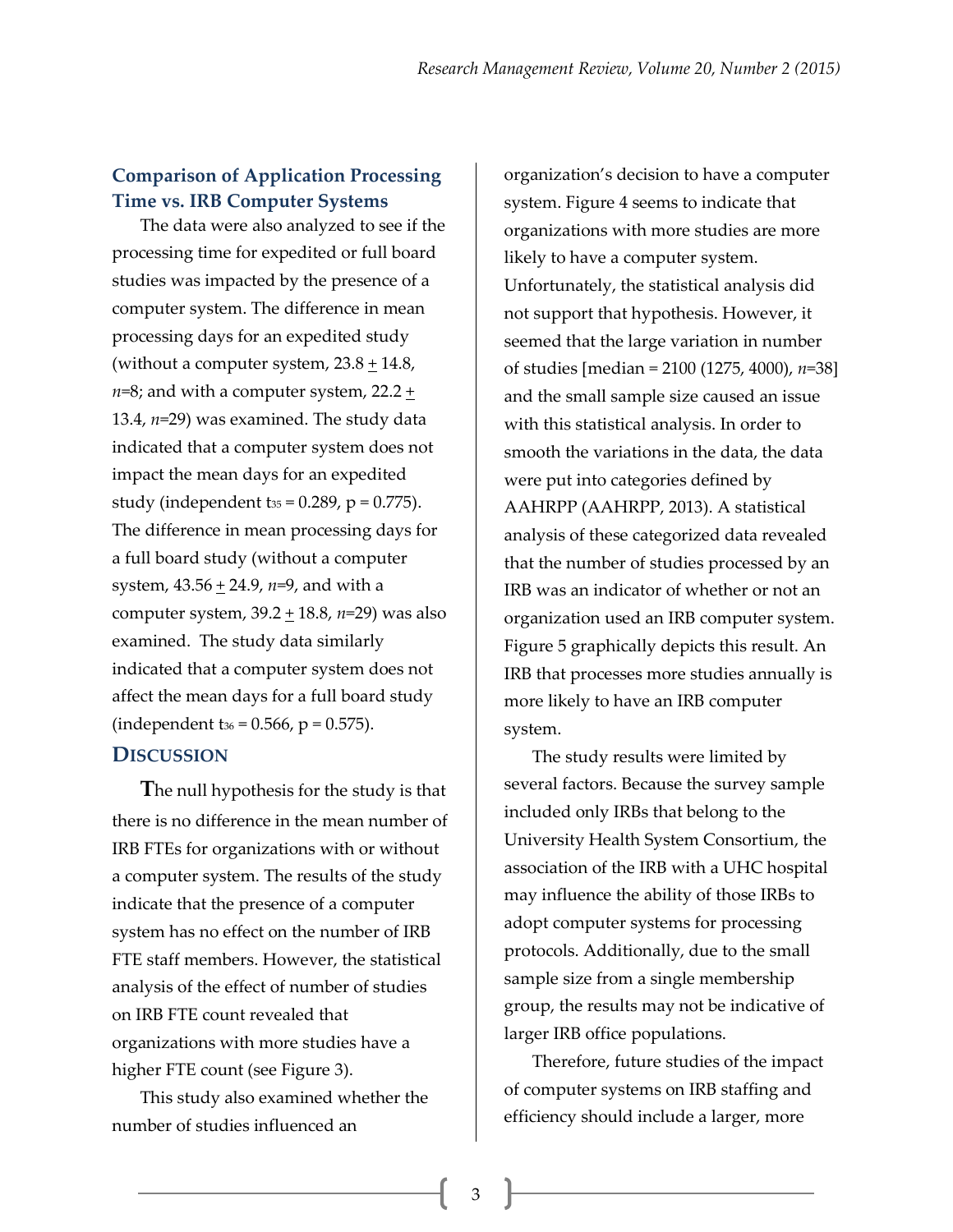diverse population of IRB offices. Also, the study should collect more detailed information regarding functions required of the computer system used by a particular institution. For instance, is the computer system used only to collect the protocol information or does it also support the workflow for processing review and approval of the protocol? This distinction would indicate the level of automation for the IRB office.

#### **CONCLUSION**

This study concluded that the number of staff in an IRB office is a function of the

number of protocols that it processes. Also, the study found that IRB offices with more protocols are more likely to have a computer system. Further study is needed to determine if the results of this study are applicable to the larger population of IRB offices. Also, a future study should explore the impact of various computer system functions (e.g., collection of protocol information, automated workflows, virtual meetings) on IRB office staffing levels or protocol processing times.

#### **LITERATURE CITED**

- Andrews, J. E., Moore, J. B., Means, P., & Weinberg, R. (2012). An IRB transformation: Increasing quality and efficiency using existing resources. *Journal of Research Administration*, *43*(2), 69–81.
- Association for the Accreditation of Human Research Protection Programs (AAHRPP). (2013). 2012 metrics on human research protection program performance. Retrieved from: http://www.aahrpp.org/TipSheetDownload.ashx?fileName=2012 Metrics (2).pdf
- Food and Drug Administration. (2011). Human subjects research protections: Enhancing protections for research subjects and reducing burden, delay, and ambiguity for investigators. *Federal Register, 76*(143), 44512–44531.
- Glenn, J. L., & Sampson, R. R. (2011). Developing an institution-wide web-based research request and preliminary budget development system. *Research Management Review, 18*(2), 39–57.
- Rutherford, S., & Langley, D. (2007). Implementation of systems to support the management of research: Commentary from a UK university perspective. *Journal of Research Administration, 38*(1), 49–60.
- Smith, S. C., & Gronseth, D. L. (2011). Transforming research management systems at Mayo Clinic. *Research Management Review, 18*(2), 27–38.
- Weschsler, J. (2007). Central vs. local: Rethinking IRBs. *Applied Clinical Trials Online*. Retrieved from: http://www.appliedclinicaltrialsonline.com/appliedclinicaltrials/article/articleDetail.jsp?id=401619
- Whitney, S., Alcser, K., Schneider, C., McCullough, L., McGuire, A., & Volk, R. (2008). Principal investigator views of the IRB system. *International Journal of Medical Science, 5*(2), 68–72.